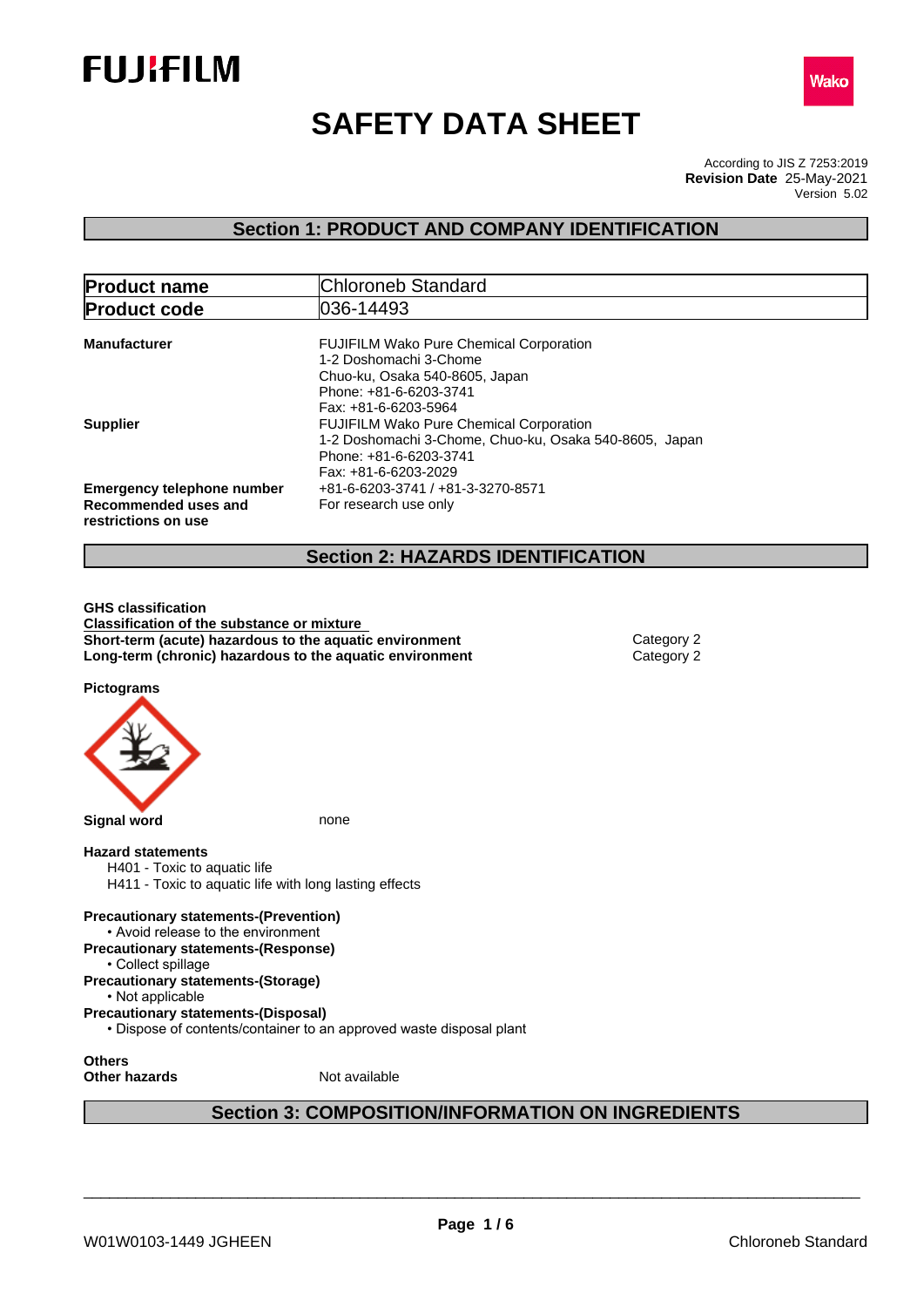### **Single Substance or Mixture** Substance

**Formula** C8H8Cl2O2

| Chemical<br>Name | Weight-% | Molecular weight | <b>ENCS</b>                       | <b>ISHL</b><br>.No.                   | <b>RN</b><br>$\ddot{\phantom{1}}$<br>ົ∧⊹<br>une |
|------------------|----------|------------------|-----------------------------------|---------------------------------------|-------------------------------------------------|
| Chloroneb        | 98.C     | 207.05           | $\sqrt{2}$<br>0.1205<br>ີ<br>้อบเ | $\sim$ $\sim$<br>ıД<br>$\overline{ }$ | $- -$<br>0075<br>267<br>∽-<br>-r                |

**Impurities and/or Additives**: Not applicable

## **Section 4: FIRST AID MEASURES**

### **Inhalation**

Remove to fresh air. If symptoms persist, call a physician.

## **Skin contact**

Wash off immediately with soap and plenty of water. If symptoms persist, calla physician.

#### **Eye contact**

IF IN EYES: Rinse cautiously with water for several minutes. Remove contact lenses, if present and easy to do. Continue rinsing. Immediate medical attention is required.

#### **Ingestion**

Rinse mouth. Never give anything by mouth to an unconscious person. Call a physician or poison control center immediately. Do not induce vomiting without medical advice.

## **Protection of first-aiders**

Use personal protective equipment as required.

## **Section 5: FIRE FIGHTING MEASURES**

#### **Suitable extinguishing media**

Water spray (fog), Carbon dioxide (CO2), Foam, Extinguishing powder, Sand

**Unsuitable extinguishing media**

No information available

## **Specific hazards arising from the chemical product**

Thermal decomposition can lead to release of irritating and toxic gases and vapors.

**Special extinguishing method**

#### No information available

## **Special protective actions for**

## **fire-fighters**

Use personal protective equipment as required.Firefighters should wear self-contained breathing apparatus and full firefighting turnout gear.

## **Section 6: ACCIDENTAL RELEASE MEASURES**

#### **Personal precautions, protective equipment and emergency procedures**

For indoor, provide adequate ventilation process until the end of working. Deny unnecessary entry other than the people involved by, for example, using a rope. While working, wear appropriate protective equipments to avoid adhering it on skin, or inhaling the gas. Work from windward, and retract the people downwind.

#### **Environmental precautions**

To be careful not discharged to the environment without being properly handled waste water contaminated.

#### **Methods and materials for contaminent and methods and materials for cleaning up**

Sweep up and gather scattered particles, and collect it in an empty airtight container.

## **Recoverly, neutralization**

#### No information available

#### **Secondary disaster prevention measures**

Clean contaminated objects and areas thoroughly observing environmental regulations.

## **Section 7: HANDLING AND STORAGE**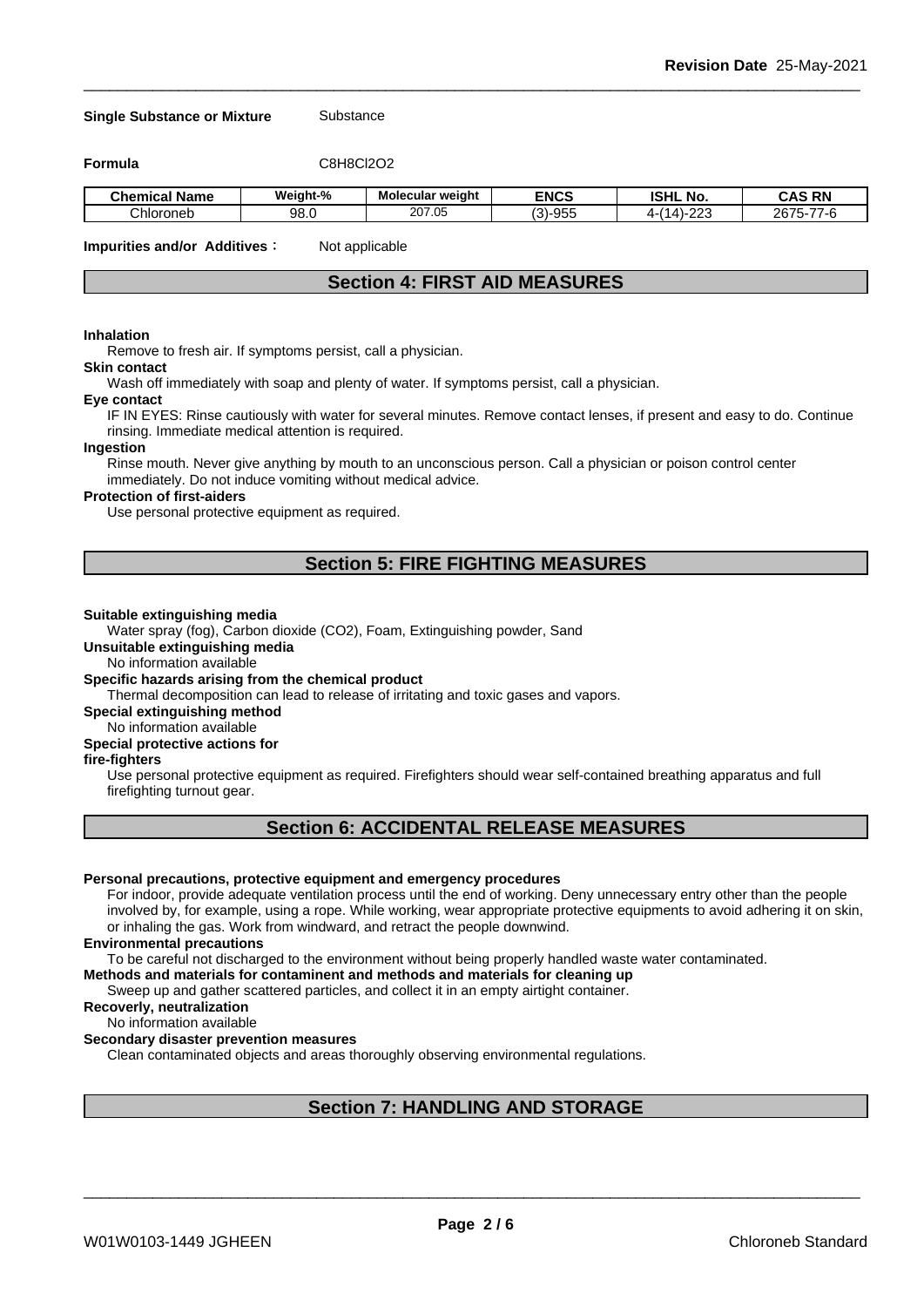## **Handling**

## **Technical measures**

Avoid contact with strong oxidizing agents. Use with local exhaust ventilation.

### **Precautions**

Do not rough handling containers, such as upsetting, falling, giving a shock, and dragging. Prevent leakage, overflow, and scattering. Not to generate steam and dust in vain. Seal the container after use. After handling, wash hands and face, and then gargle. In places other than those specified, should not be smoking or eating and drinking. Should not be brought contaminated protective equipment and gloves to rest stops. Deny unnecessary entry of non-emergency personnel to the handling area.

## **Safety handling precautions**

Avoid contact with skin, eyes or clothing. Use personal protective equipment as required.

| <b>Storage</b>            |                                                                                                                           |
|---------------------------|---------------------------------------------------------------------------------------------------------------------------|
| Safe storage conditions   |                                                                                                                           |
| <b>Storage conditions</b> | Keep container protect from light tightly closed. Store in a cool (2-10 $^{\circ}$ C) place. Packed<br>with an inert gas. |
| Safe packaging material   | Glass                                                                                                                     |
| Incompatible substances   | Strong oxidizing agents                                                                                                   |
|                           |                                                                                                                           |

## **Section 8: EXPOSURE CONTROLS/PERSONAL PROTECTION**

## **Engineering controls**

In case of indoor workplace, seal the source or use a local exhaust system. Provide the safety shower facility, and handand eye-wash facility. And display their position clearly.

**Exposure limits** This product, as supplied, does not contain any hazardous materials with occupational exposure limits established by the region specific regulatory bodies.

#### **Personal protective equipment Respiratory protection** Dust mask

**Hand protection** Protection gloves **Eye protection** protective eyeglasses or chemical safety goggles **Skinandbody protection** Long-sleeved work clothes

**General hygiene considerations**

Handle in accordance with good industrial hygiene and safety practice.

## **Section 9: PHYSICAL AND CHEMICAL PROPERTIES**

| Form                                                   |                                                                |
|--------------------------------------------------------|----------------------------------------------------------------|
| Color                                                  | white                                                          |
| Appearance                                             | crystalline powder - powder                                    |
| Odor                                                   | No data available                                              |
| Melting point/freezing point                           | 130 - 134  °C                                                  |
| Boiling point, initial boiling point and boiling range | 268 °C                                                         |
| <b>Flammability</b>                                    | No data available                                              |
| <b>Evaporation rate:</b>                               | No data available                                              |
| Flammability (solid, gas):                             | No data available                                              |
| Upper/lower flammability or                            |                                                                |
| explosive limits                                       |                                                                |
| Upper:                                                 | No data available                                              |
| Lower:                                                 | No data available                                              |
| <b>Flash point</b>                                     | No data available                                              |
| Auto-ignition temperature:                             | No data available                                              |
| Decomposition temperature:                             | No data available                                              |
| рH                                                     | No data available                                              |
| Viscosity (coefficient of viscosity)                   | No data available                                              |
| <b>Dynamic viscosity</b>                               | No data available                                              |
| <b>Solubilities</b>                                    | acetone: soluble . water: practically insoluble, or insoluble. |
| n-Octanol/water partition coefficient: (log Pow)       | No data available                                              |
| Vapour pressure                                        | No data available                                              |
| <b>Specific Gravity / Relative density</b>             | No data available                                              |
| Vapour density                                         | No data available                                              |
| <b>Particle characteristics</b>                        | No data available                                              |
|                                                        |                                                                |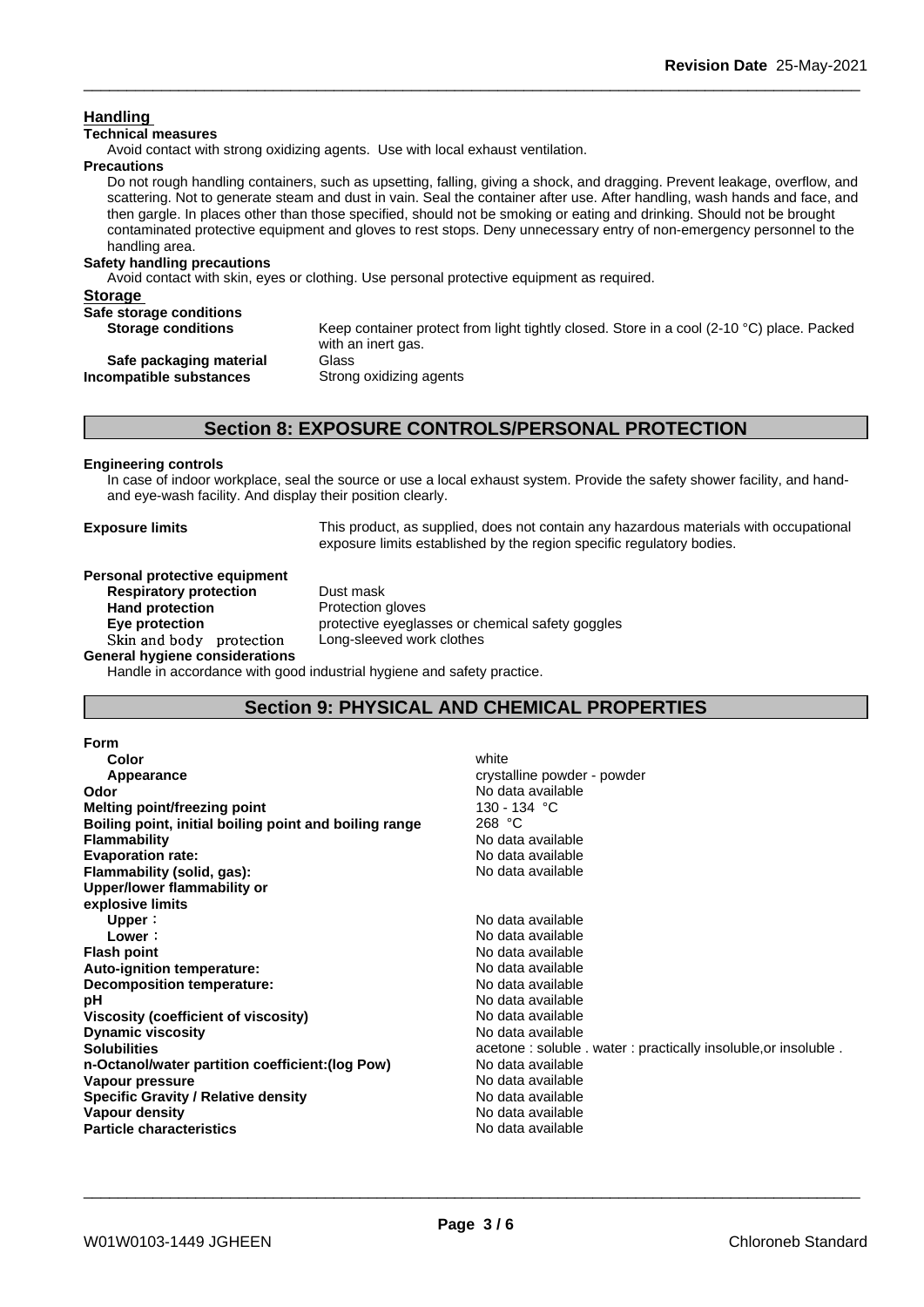## **Section 10: STABILITY AND REACTIVITY**

## **Stability**

**Reactivity** No data available<br> **Chemical stability** May be altered by May be altered by light. **Hazardous reactions** None under normal processing **Conditions to avoid** Extremes of temperature and direct sunlight **Incompatible materials** Strong oxidizing agents **Hazardous decomposition products** Carbon monooxide (CO), Carbon dioxide (CO2), Halides

## **Section 11: TOXICOLOGICAL INFORMATION**

**Acute toxicity**

| <b>Chemical Name</b> | Oral LD50             | <b>Dermal LD50</b>    | <b>Inhalation LC50</b> |
|----------------------|-----------------------|-----------------------|------------------------|
| Chloroneb            | >5.000 ma/ka<br>(rat) | >5.000 mg/kg (rabbit) | N/A                    |
|                      |                       |                       |                        |

| <b>Chemical Name</b> | Acute toxicity -oral- source |                          | Acute toxicity -dermal- source   Acute toxicity -inhalation gas- |
|----------------------|------------------------------|--------------------------|------------------------------------------------------------------|
|                      | information                  | information              | source information                                               |
| Chloroneb            | Based on the NITE GHS        | Based on the NITE GHS    | Based on the NITE GHS                                            |
|                      | classification results.      | Iclassification results. | Iclassification results.                                         |

| <b>Chemical Name</b> | <b>Acute toxicity -inhalation</b><br>vapor-source information | <b>Acute toxicity -inhalation dust-Acute toxicity -inhalation mist-</b><br>source information | source information       |
|----------------------|---------------------------------------------------------------|-----------------------------------------------------------------------------------------------|--------------------------|
|                      |                                                               |                                                                                               |                          |
| Chloroneb            | Based on the NITE GHS                                         | Based on the NITE GHS                                                                         | Based on the NITE GHS    |
|                      | Iclassification results.                                      | lclassification results.                                                                      | Iclassification results. |

#### **Skin irritation/corrosion**

| <b>Chemical Name</b>                  | Skin corrosion/irritation source information         |  |  |
|---------------------------------------|------------------------------------------------------|--|--|
| Chloroneb                             | Based on the NITE GHS classification results.        |  |  |
| Serious eye damage/ irritation        |                                                      |  |  |
| <b>Chemical Name</b>                  | Serious eye damage/irritation source information     |  |  |
| Chloroneb                             | Based on the NITE GHS classification results.        |  |  |
| Respiratory or skin sensitization     |                                                      |  |  |
| <b>Chemical Name</b>                  | Respiratory or Skin sensitization source information |  |  |
| Chloroneb                             | Based on the NITE GHS classification results.        |  |  |
| <b>Reproductive cell mutagenicity</b> |                                                      |  |  |
| <b>Chemical Name</b>                  | germ cell mutagencity source information             |  |  |
| Chloroneb                             | Based on the NITE GHS classification results.        |  |  |
| Carcinogenicity                       |                                                      |  |  |
| <b>Chemical Name</b>                  | <b>Carcinogenicity source information</b>            |  |  |
| Chloroneb                             | Based on the NITE GHS classification results.        |  |  |

## **Reproductive toxicity Chemical Name Reproductive toxicity source information** Chloroneb Based on the NITE GHS classification results **STOT-single exposure Chemical Name STOT** -single exposure- source information Chloroneb **Based on the NITE GHS classification results STOT-repeated exposure Chemical Name STOT -repeated exposure- source information** Chloroneb Based on the NITE GHS classification results **Aspiration hazard Chemical Name Aspiration Hazard source information** Chloroneb Based on the NITE GHS classification results.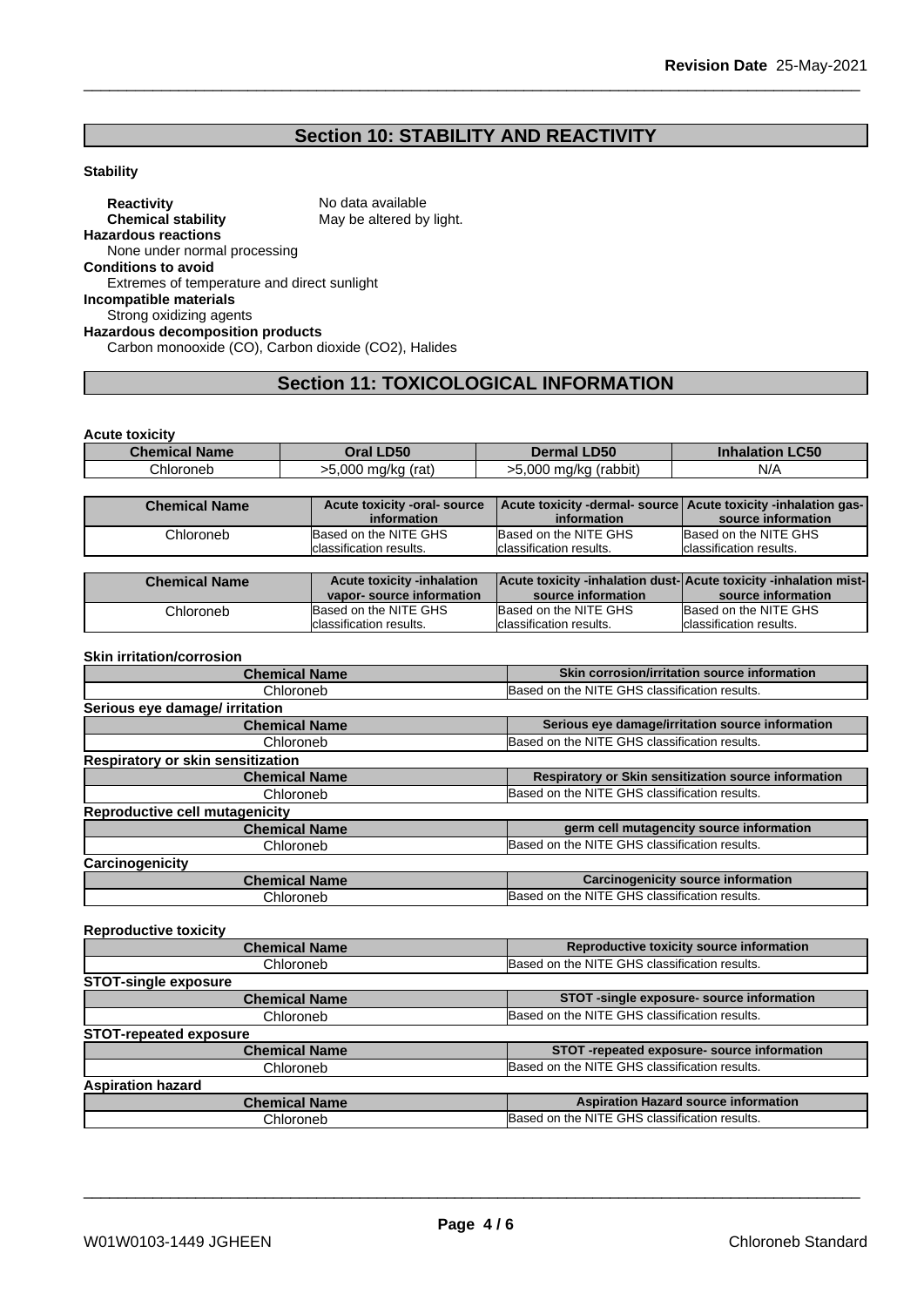## **Section 12: ECOLOGICAL INFORMATION**

## **Ecotoxicity**

| <b>Chemical Name</b> | Algae/aguatic plants | Fish                    | `ructacas<br>uslacea |
|----------------------|----------------------|-------------------------|----------------------|
| Chloroneb            | N/A                  | Oncorhychus mykiss      | N/A                  |
|                      |                      | 96h<br>⌒ ラ<br>ma/L<br>ູ |                      |

## **Other data**

| <b>Chemical Name</b> | Short-term (acute) hazardous to the  | Long-term (chronic) hazardous to the                                           |
|----------------------|--------------------------------------|--------------------------------------------------------------------------------|
|                      |                                      | laquatic environment source information aquatic environment source information |
| Chloroneb            | Based on the NITE GHS classification | Based on the NITE GHS classification                                           |
|                      | <i><b>Iresults.</b></i>              | results.                                                                       |

| <b>Persistence and degradability</b> |
|--------------------------------------|
| <b>Bioaccumulative potential</b>     |
| <b>Mobility in soil</b>              |
| Hazard to the ozone layer            |

**No information available No information available Mobility in soil** No information available **Hazard to the ozone layer** No information available

## **Section 13: DISPOSAL CONSIDERATIONS**

#### **Waste from residues**

Disposal should be in accordance with applicable regional, national and local laws and regulations. **Contaminated container and contaminated packaging**

Disposal should be in accordance with applicable regional, national and local laws and regulations.

## **Section 14: TRANSPORT INFORMATION**

| <b>ADR/RID</b>                                                 |                                                                |
|----------------------------------------------------------------|----------------------------------------------------------------|
| UN number                                                      | <b>UN3077</b>                                                  |
| Proper shipping name:                                          | Environmentally hazardous substance, solid, n.o.s. (Chloroneb) |
| UN classfication                                               | 9                                                              |
| <b>Subsidiary hazard class</b>                                 |                                                                |
| Packing group                                                  | Ш                                                              |
| <b>Marine pollutant</b>                                        | Yes                                                            |
| <b>IMDG</b>                                                    |                                                                |
| UN number                                                      | <b>UN3077</b>                                                  |
| Proper shipping name:                                          | Environmentally hazardous substance, solid, n.o.s. (Chloroneb) |
| UN classfication                                               | 9                                                              |
| <b>Subsidiary hazard class</b>                                 |                                                                |
| Packing group                                                  | Ш                                                              |
| <b>Marine pollutant (Sea)</b>                                  | Yes                                                            |
| <b>Transport in bulk according to</b> No information available |                                                                |
| Annex II of MARPOL 73/78 and                                   |                                                                |
| the <b>IBC</b> Code                                            |                                                                |
| IATA                                                           |                                                                |
| <b>UN number</b>                                               | <b>UN3077</b>                                                  |
| Proper shipping name:                                          | Environmentally hazardous substance, solid, n.o.s. (Chloroneb) |
| UN classfication                                               | 9                                                              |
| <b>Subsidiary hazard class</b>                                 |                                                                |
| Packing group                                                  | Ш                                                              |
| <b>Environmentally Hazardous</b>                               | Yes                                                            |
| <b>Substance</b>                                               |                                                                |

## **Section 15: REGULATORY INFORMATION**

**International Inventories EINECS/ELINCS**